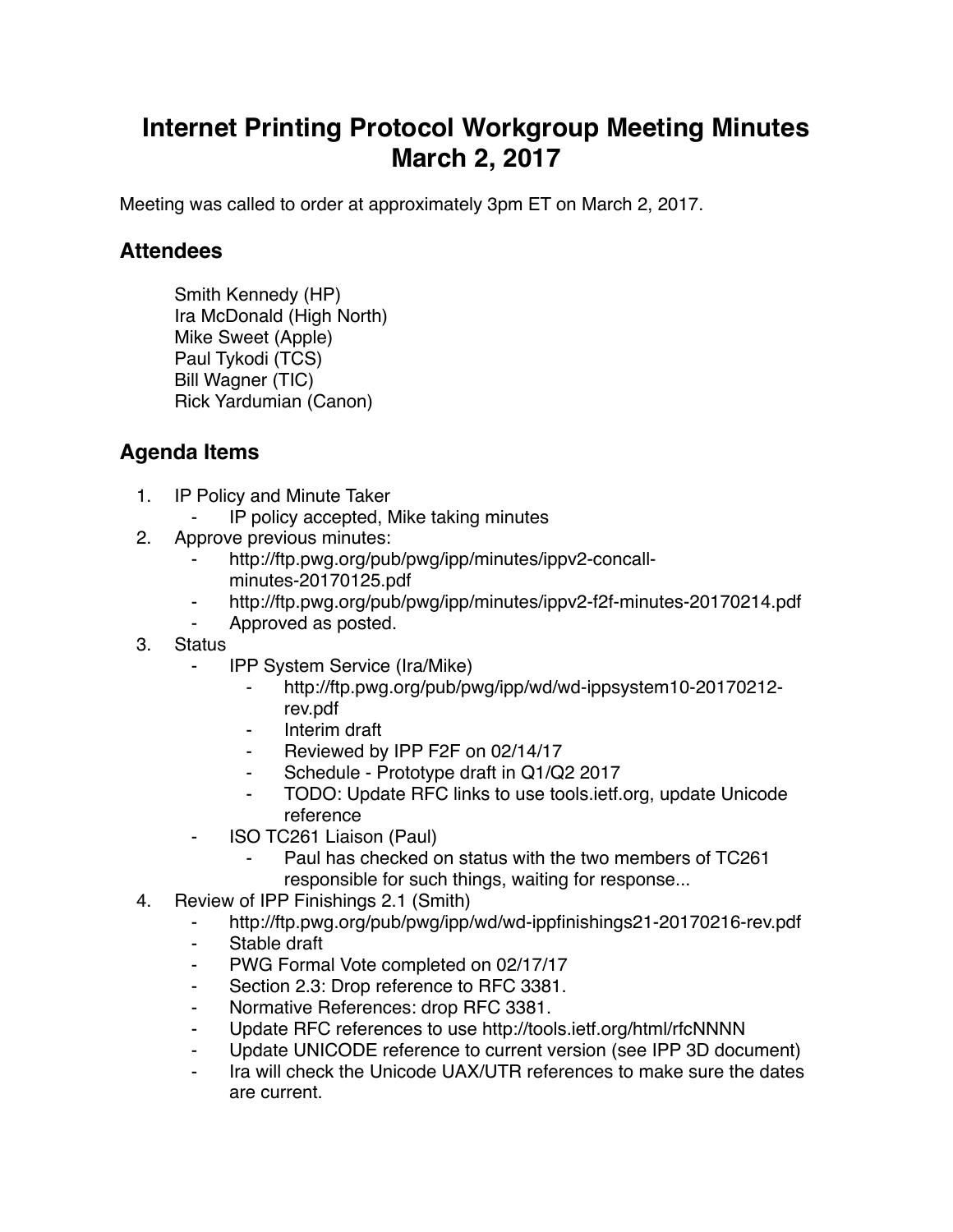- Smith to post updated IPP Finishings draft (with existing changes preserved) to IPP mailing list for email approval
- 5. Review of IPP 3D Printing Extensions (Mike)
	- http://ftp.pwg.org/pub/pwg/ipp/wd/wd-ipp3d10-20170210-rev.pdf
	- ⁃ Stable draft
	- ⁃ PWG Formal Vote completed on 02/10/17
	- ⁃ Section 2.4: Define Formative Manufacturing (using molds, forms, presses, stamps, etc.)
	- Mike to post updated IPP 3D draft (with existing changes preserved) to IPP mailing list for email approval
- 6. Review of IPP Charter Update
	- ⁃ http://ftp.pwg.org/pub/pwg/ipp/wd/wd-ipp-charter-20170221-rev.pdf
	- Add semantic model and iana ipp registry maintenance tasks
	- ⁃ Move IPP Everywhere Multifunction work item to potential projects
	- ⁃ Make first two potential (TBD) projects part of a new "Ongoing Tasks" sections
	- Milestones:
		- ⁃ Leave out all milestones without dates (but check F2F minutes first)
		- Remove EVEMFD's
		- ⁃ Drop INTEROP's
- 7. Review of PWG 3D Print Job Ticket and Associated Capabilities
	- ⁃ http://ftp.pwg.org/pub/pwg/ipp/wd/wd-smprint3d10-20170219.pdf
	- ⁃ http://ftp.pwg.org/pub/pwg/sm3/schemas/smprint3d10-20170219.zip
	- ⁃ Global: Use "PJT3D" as the acronym for the document
	- ⁃ Global: Use "Print3D" for the schema/service
	- Abstract: "is designed to support embedding in 3D document formats such as 3MF and 3D PDF so that ..."
	- Section 1
		- Lines 131-132: "is automatically generated using the IPP Registry ..."
		- ⁃ and is derived from the IANA IPP Registry to ensure alignment with IPP 3D
	- Section 2.1:
		- ⁃ Fix definition of Job Ticket (copy from PJT)
		- Add Job Receipt (from PJT)
	- Section 2.2: Drop, make all "Printer" terms lowercased.
	- Section 3:
		- ⁃ Line 183: Drop "1.1" from "XML 1.1 schema"
	- ⁃ Section 3.1.1:
		- Line 192: "to a 3MF file" (not while)
	- Section 7: Add hyperlink for IPP 3D

## **Next Steps / Open Actions**

• Next IPP WG conference calls on Thursday, March 16 and 30, 2017 from 3:00-4:30pm ET